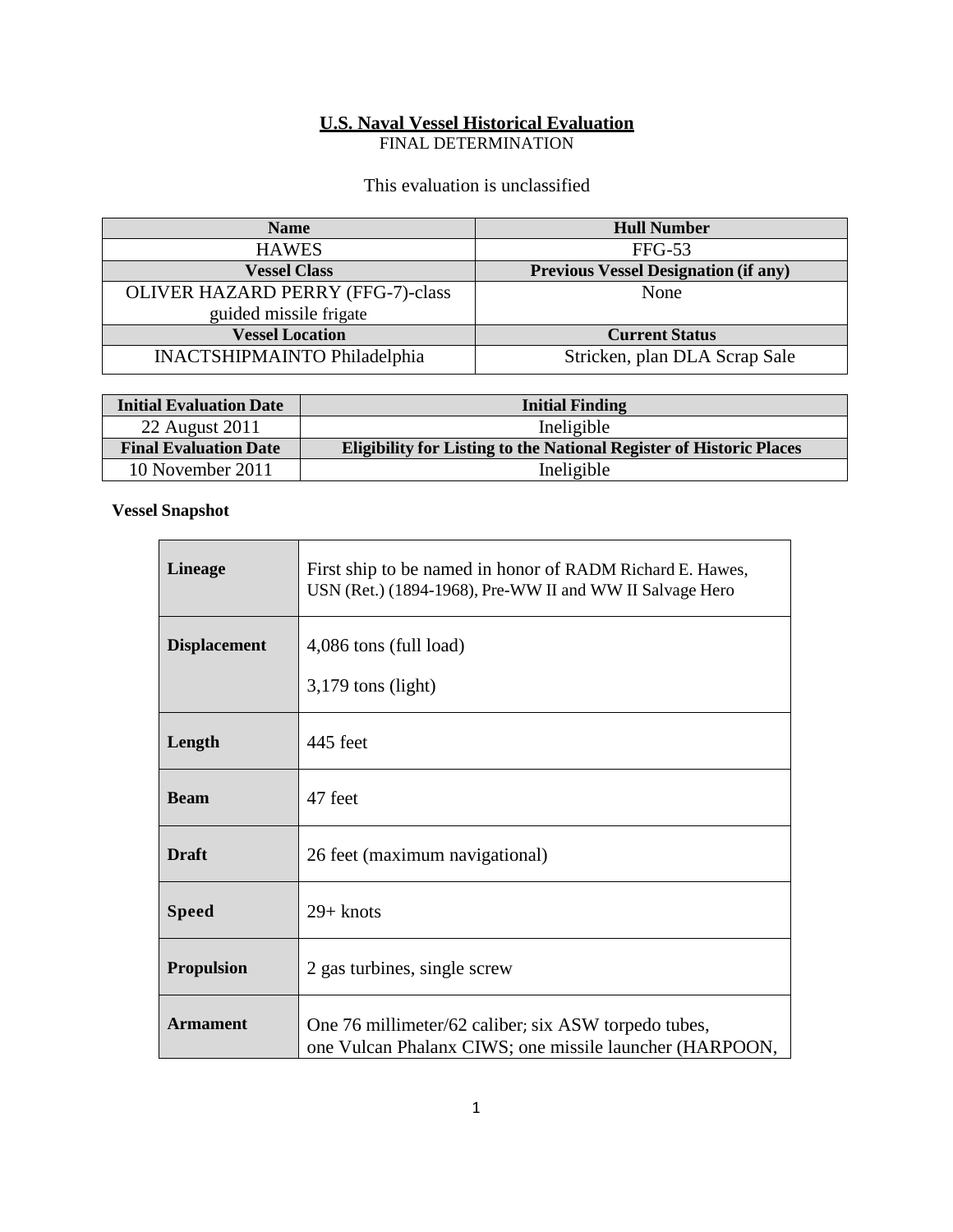|                       | STANDARD); four .50-caliber machine guns                                                          |
|-----------------------|---------------------------------------------------------------------------------------------------|
| <b>Laid Down</b>      | 26 August 1983                                                                                    |
| <b>Launched</b>       | 18 February 1984                                                                                  |
| <b>Built By</b>       | Bath (ME) Iron Works Corporation                                                                  |
| <b>Sponsor</b>        | Mrs. William Craven Watson, daughter of the late RADM Richard<br>E. Hawes, USN (Ret.) (1894-1968) |
| <b>Delivered</b>      | 1 February 1985                                                                                   |
| <b>Commissioned</b>   | 9 February 1985                                                                                   |
| <b>Decommissioned</b> | 10 December 2010                                                                                  |
| <b>Stricken</b>       | 10 December 2010                                                                                  |

## **Vessel History**

| <b>Deployments</b>                 | Mediterranean, Black Sea, Eastern Pacific, Caribbean, Persian Gulf, Red Sea,<br>and Arabian Gulf, as well as Northern Europe and North Atlantic.                                                                                                                                                                                                                                                                                                                                                                                                                                                                                                                            |
|------------------------------------|-----------------------------------------------------------------------------------------------------------------------------------------------------------------------------------------------------------------------------------------------------------------------------------------------------------------------------------------------------------------------------------------------------------------------------------------------------------------------------------------------------------------------------------------------------------------------------------------------------------------------------------------------------------------------------|
| <b>Awards</b>                      | One Combat Action Ribbon (Operation <i>Desert Storm</i> ), one Joint Meritorious Unit<br>Award, three Navy Unit Commendations (one for service during Operation Desert<br><i>Storm</i> and two as a subordinate unit in awards to THEODORE ROOSEVELT<br>(CVN-71) Battle Group and Battle Force, Sixth Fleet, Task Force 60, the latter for<br>her participation in Operation <i>Iraqi Freedom</i> ), seven Navy "E" Ribbons, one Navy<br>Expeditionary Medal (as element of COMNAVCENT/COMFIFTHFLT), three<br>Armed Force Expeditionary Medals, one Southwest Asia Service Medal, one Global<br>War on Terrorism Expeditionary Medal, and nine Armed Forces Service Medals. |
| <b>Noteworthy</b><br><b>Events</b> | Participated in Operations <i>Desert Storm</i> and <i>Iraqi Freedom</i> , carried out contingency<br>operations in the wake of the <i>al-Qaeda</i> bombing of the guided missile destroyer<br>COLE (DDG-67) at Aden.                                                                                                                                                                                                                                                                                                                                                                                                                                                        |
| DANFS* Entry                       | HAWES's extant unclassified command histories/command operations                                                                                                                                                                                                                                                                                                                                                                                                                                                                                                                                                                                                            |